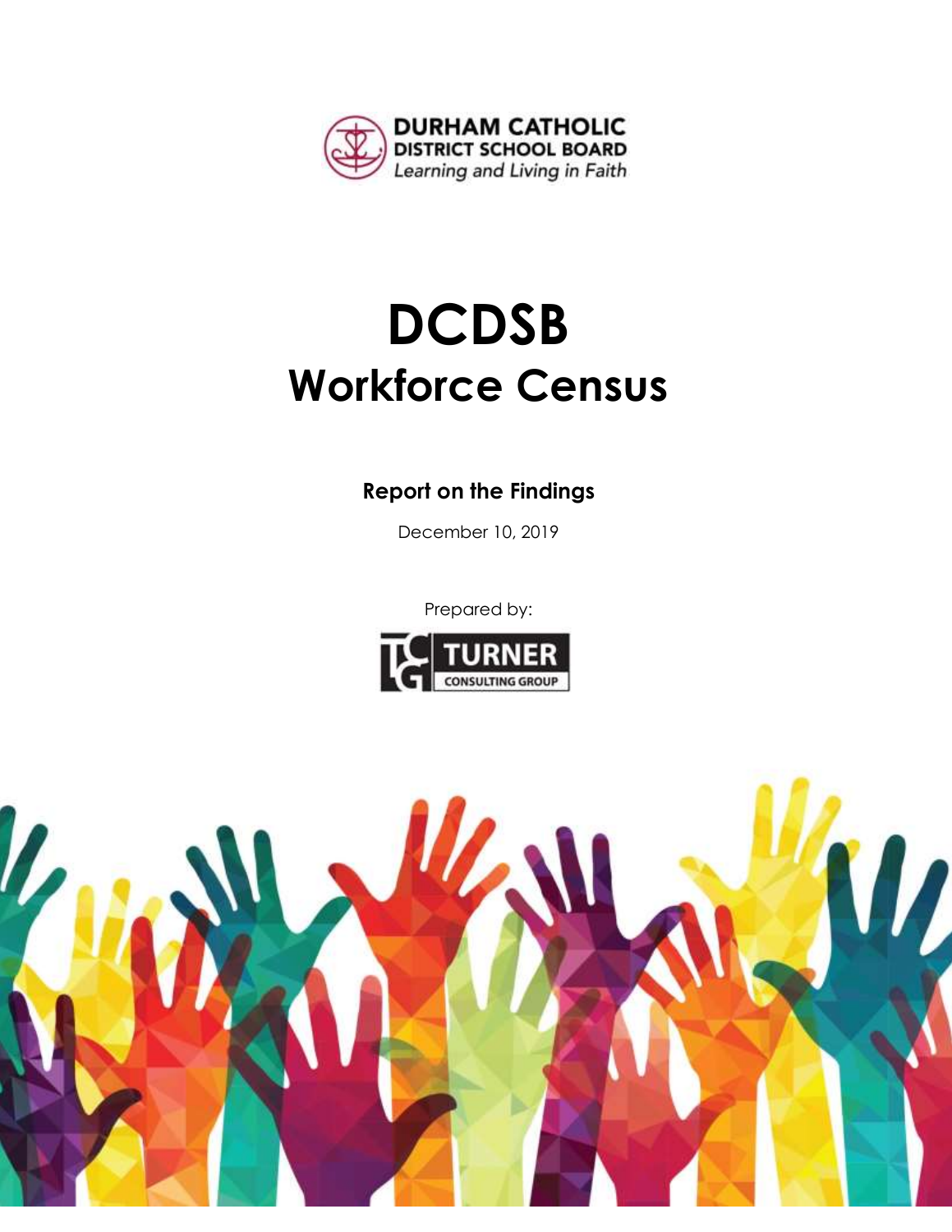# **Table of Contents**

| 1. |  |
|----|--|
| 2. |  |
| 3. |  |
|    |  |
|    |  |
|    |  |
|    |  |
| 4. |  |
|    |  |
|    |  |
| 5. |  |
|    |  |
|    |  |
|    |  |
|    |  |
| 6. |  |
|    |  |
|    |  |
|    |  |
|    |  |
|    |  |
| 7. |  |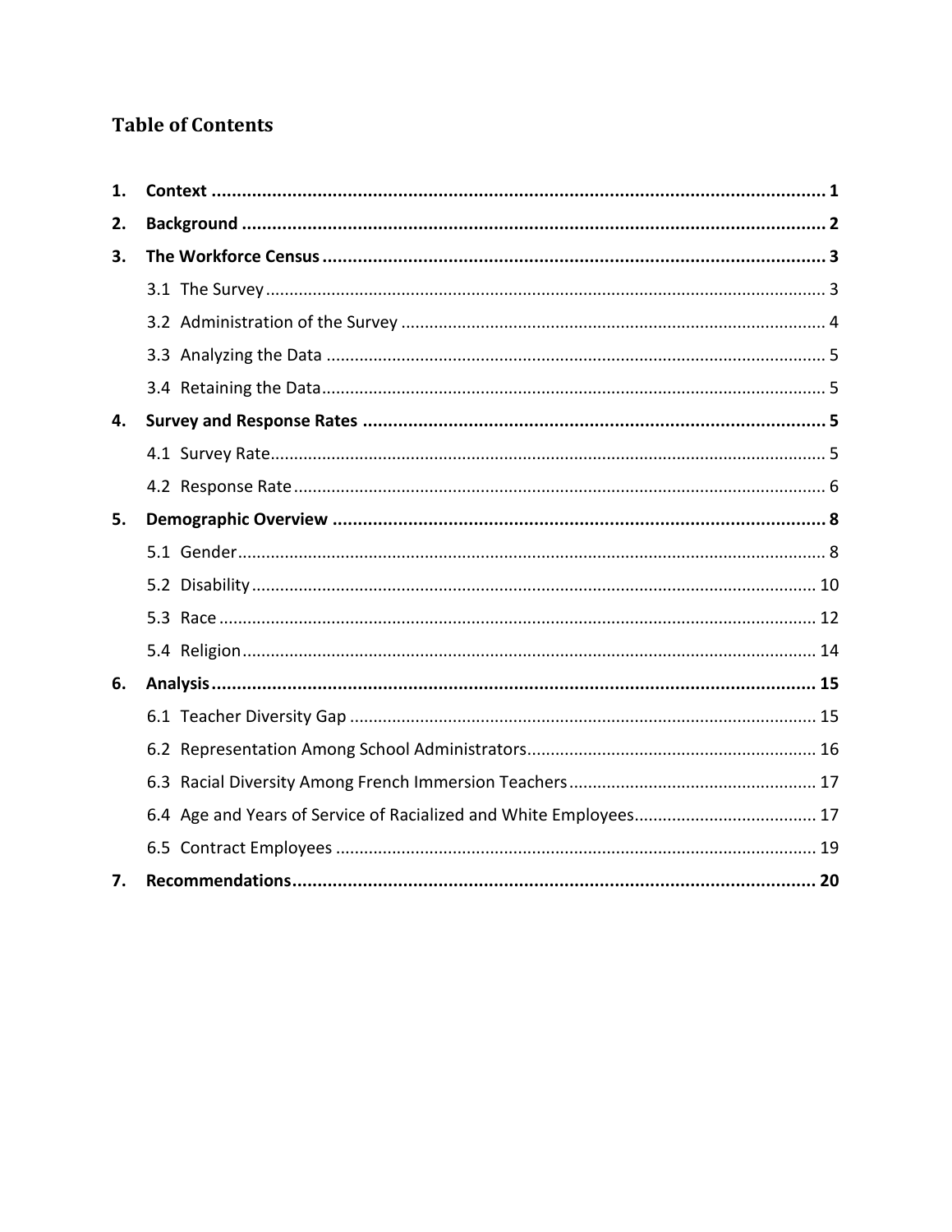# **1. Context**

There are a number of demographic and sectorial factors that impact the context within which Durham Catholic District School Board (DCDSB / the Board) has been hiring and the resulting composition of the workforce captured by the Workforce Census.

DCDSB serves the Durham Region which is one of the fastest growing regions in Canada and is expected to grow to 1.2 million by 2041.<sup>1</sup> Much of that population growth is due to an increase in the racialized and Indigenous populations which are growing at faster rates than the region's population overall.

As Table 1 shows, between 2006 and 2016 the racialized population in Ontario grew by 42% (from 2,745,200 to 3,885,585), while the population of the province grew by only 5% (from 12,851,821 to 13,448,494). As such, the racialized population increased from 21% of the population in 2006 to 29% of the provincial population in 2016. Similarly, the Indigenous population in Ontario grew by 54%, from 1.9% of the population to 2.8%.

The racialized and Indigenous population in Durham Region grew by even faster rates. Between 2006 and 2016 the racialized population in Durham Region grew by 86% (from 93,420 to 173,330). Similarly, the Indigenous population grew by  $91\%$  – from 6,570 to 12,535.

|                                                          | <b>Racialized Population</b> |            |         | <b>Indigenous Population</b> |            |         | <b>Total Population</b> |         |
|----------------------------------------------------------|------------------------------|------------|---------|------------------------------|------------|---------|-------------------------|---------|
|                                                          |                              |            | Rate of |                              |            | Rate of |                         | Rate of |
|                                                          |                              |            | Growth  |                              |            | Growth  |                         | Growth  |
|                                                          |                              | $%$ of     | Since   |                              | $%$ of     | Since   |                         | Since   |
| Year                                                     | #                            | Population | 2006    | #                            | Population | 2006    | #                       | 2006    |
| <b>ONTARIO</b>                                           |                              |            |         |                              |            |         |                         |         |
| 2006                                                     | 2,745,200                    | 21%        |         | 242,490                      | 1.9%       |         | 12,851,821              |         |
| 2016                                                     | 3,885,585                    | 29%        | 42%     | 374,395                      | 2.8%       | 54%     | 13,448,494              | 5%      |
|                                                          | <b>DURHAM REGION</b>         |            |         |                              |            |         |                         |         |
| 2006                                                     | 93.420                       | 17%        |         | 6.570                        | 1.2%       |         | 561,258                 |         |
| 2016                                                     | 173,330                      | 27%        | 86%     | 12,535                       | 1.9%       | 91%     | 645,862                 | 13%     |
| Source: Statistics Canada, Census of Canada, 2006, 2016. |                              |            |         |                              |            |         |                         |         |

# **Table 1. Rate of Population Growth, Racialized, Indigenous and Total Population (2006 to 2016)**

<sup>&</sup>lt;sup>1</sup> Durham Region. Planning for Growth. Retrieved from https://www.durham.ca/en/living-here/planning-forgrowth.aspx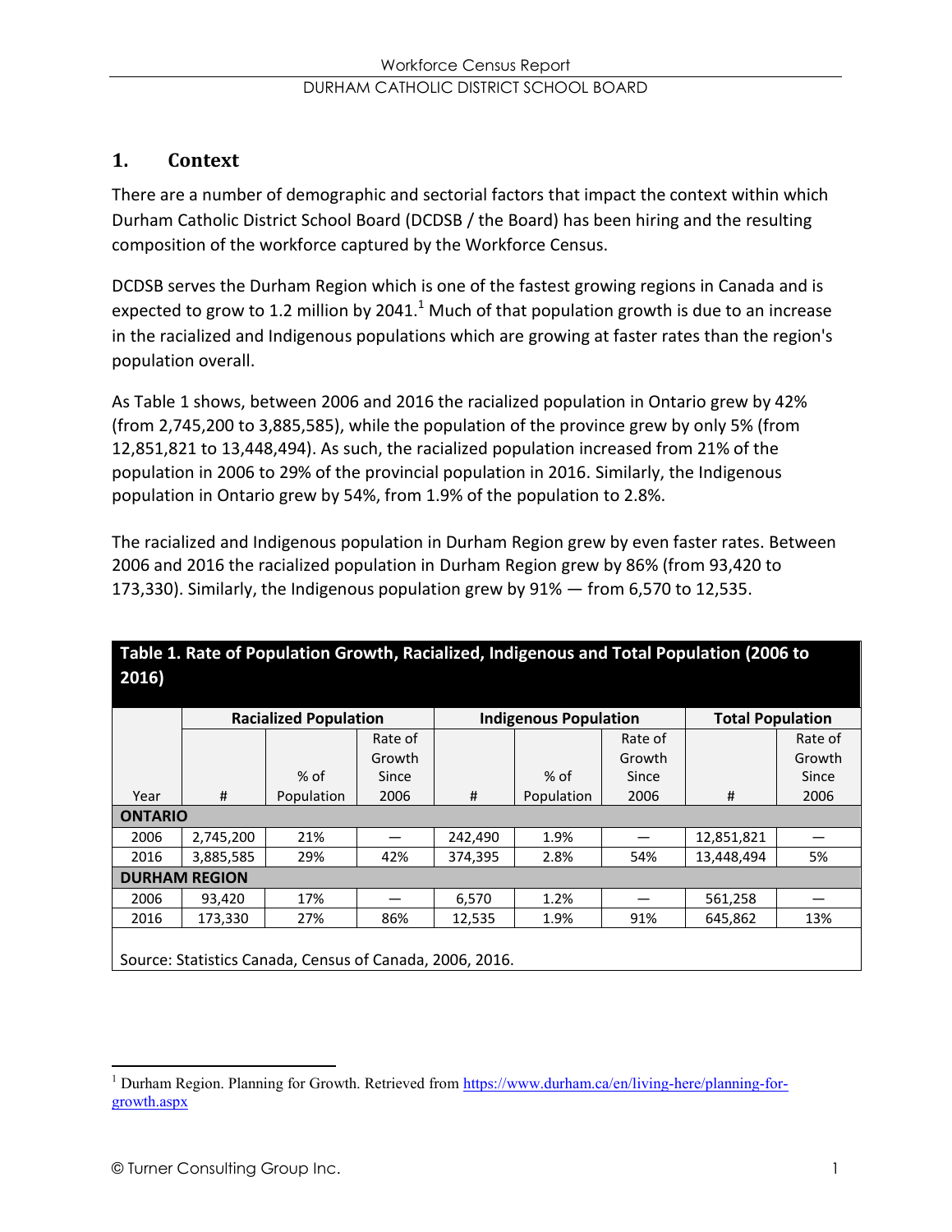However, while the region has been growing the DCDSB has experienced an overall decline in enrollment. In 1998 the DCDSB had an enrolment of over 26,000 students. By 2008, the Board experienced significant decline in the elementary panel, with this decline reflected in the secondary panel by 2013. Declining enrollment from 2008 to 2013 resulted in the closure of 3 additional schools in the City of Pickering, even with the addition of full day kindergarten.

The Board is now experiencing a growth in enrollment, with a 2018-2019 enrollment of 21,406 students. <sup>2</sup> Based on the Board's projections, the number of students will increase from 2019 to 2028 based on additional growth and development. By 2028 the Board is projected to have a total of 23,911 students, with much of that growth occurring in the northern part of the region due to new housing developments located along the Highway 407 corridor.

The decline in enrollment impacted the hiring of teachers, with the majority of permanent teachers hired during this time being French Immersion teachers. The declining enrolment was also reflected within other employee categories, with the bulk of new hires resulting from retirement and turnover.

In 2012 the Ministry of Education also implemented Regulation 274 to standardize the process that all publicly-funded school boards are required to follow when hiring for long-term occasional and new permanent teaching positions. The regulation was implemented in order to address concerns of nepotism and favouritism in hiring, and prioritize the hiring of long-term occasional teachers with the most seniority into permanent teaching positions.

# **2. Background**

In 2019, the DCDSB conducted its first Workforce Census to gather demographic information about the unique and diverse composition of the DCDSB workforce. The results of the census will help the Board to better understand who its employees are and identify gaps in representation. This information will support the development of programs, resources, and supports to build an even more inclusive, welcoming, and supportive environment for all employees.

DCDSB contracted with Turner Consulting Group Inc. to conduct the Workforce Census with the goal of answering the following questions:

- What is the current demographic makeup of the DCDSB workforce?
	- What is the representation of employees in various demographic groups, including sex, race, gender identity, disability, religion, and age?

<sup>2</sup> Durham Catholic District School Board. Long Term Accommodation Plan: 2019-2023. Retrieved from https://www.dcdsb.ca/en/our-board/resources/Accommodation-Planning/LTAP-Document-1-8-2019.pdf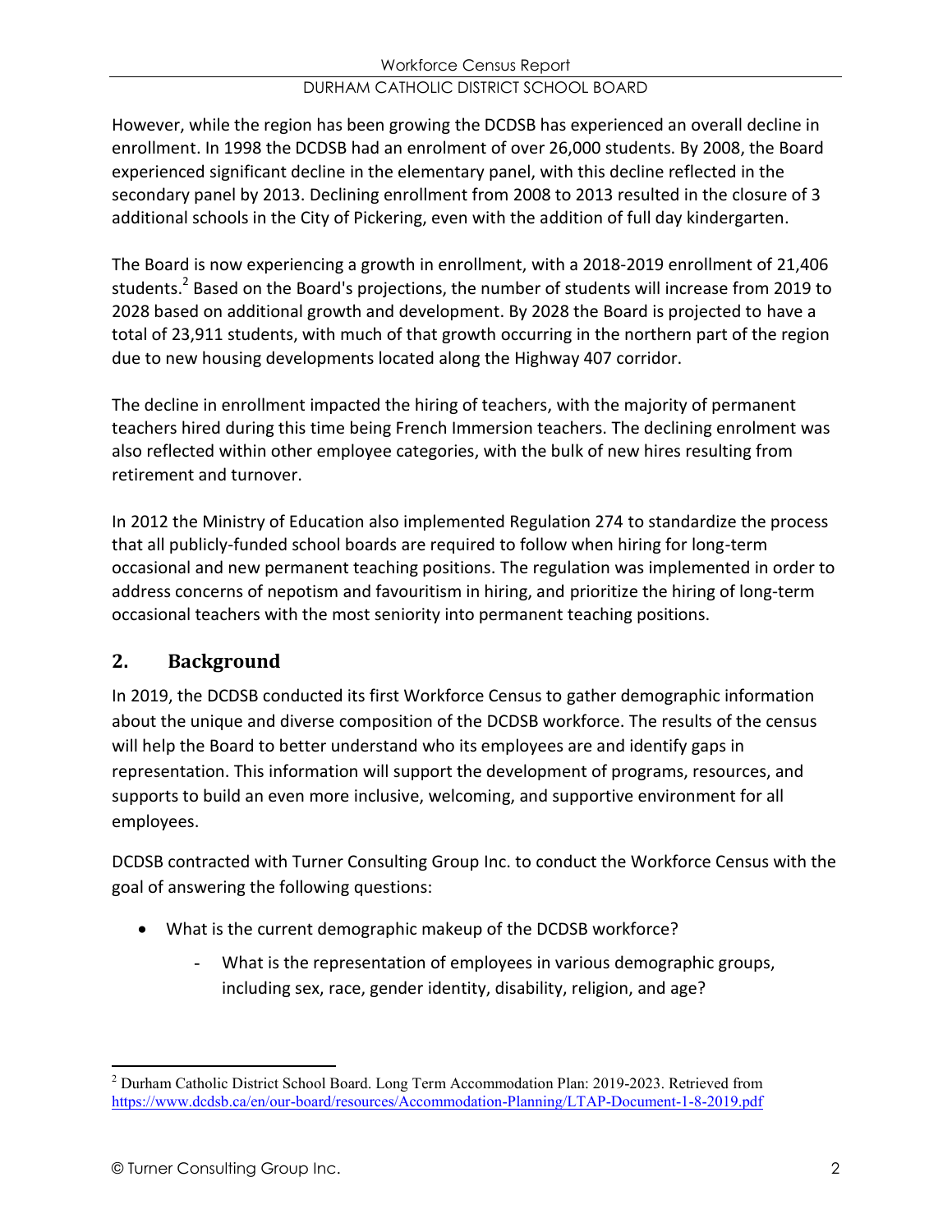- How does the diversity of the DCDSB workforce compare with the diversity of Durham Region based on census data and other comparative data?
- Does the data indicate that the equity-seeking groups experience barriers in hiring or advancement within the organization?

# **3. The Workforce Census**

# **3.1 The Survey**

The Workforce Census was created by the consultant with input from a DCDSB Staff Working Group. In addition, unions and employee associations were consulted on the census questions and the survey administration strategy to gather their input.

The census questions were designed to focus on the groups that experience systemic and persistent disadvantage in the labour market as identified by the Royal Commission on Equality in Employment, $3$  namely women, racialized people<sup>4</sup> (visible minorities), Indigenous people, and persons with disabilities. In addition, a question about religion was also asked in order to explore an additional dimension of diversity. The questions were also designed to allow a direct comparison of the composition of the DCDSB workforce to the recently released 2016 Census data and other relevant data sources.

Additional data on age, length of service, level in the organization, and type of position was collected to help with the analysis of the demographic data to identify any barriers to hiring and advancement of the various groups within the organization.

The survey contained 12 questions and took respondents less than 10 minutes to complete.

The completion of the Workforce Census was voluntary and participants could choose not to participate in the census in its entirety. If they chose to participate in the census, they were able to opt out of answering any of the questions by selecting the response "I prefer not to answer." Employees were also able to exit the survey at any time.

<sup>3</sup> The Royal Commission on Equality in Employment, whose report was released in 1984. *Equality in Employment: A Royal Commission Report* was a landmark that fundamentally influenced the fields of employment and human rights law, jurisprudence, and public policy. It created the concept of employment equity, a distinctly Canadian policy to address inequality in employment on the basis of gender, visible minority status, disability, and Aboriginal identity.

<sup>&</sup>lt;sup>4</sup> The term "racialized" is used throughout this report to replace the term "visible minority" used by Statistics Canada. This definition includes those who self-identify as South Asian, Chinese, Black, Filipino, Latin American, Arab, Southeast Asian, West Asian, Korean, Japanese, mixed race, and others who identify as non-White and non-Indigenous.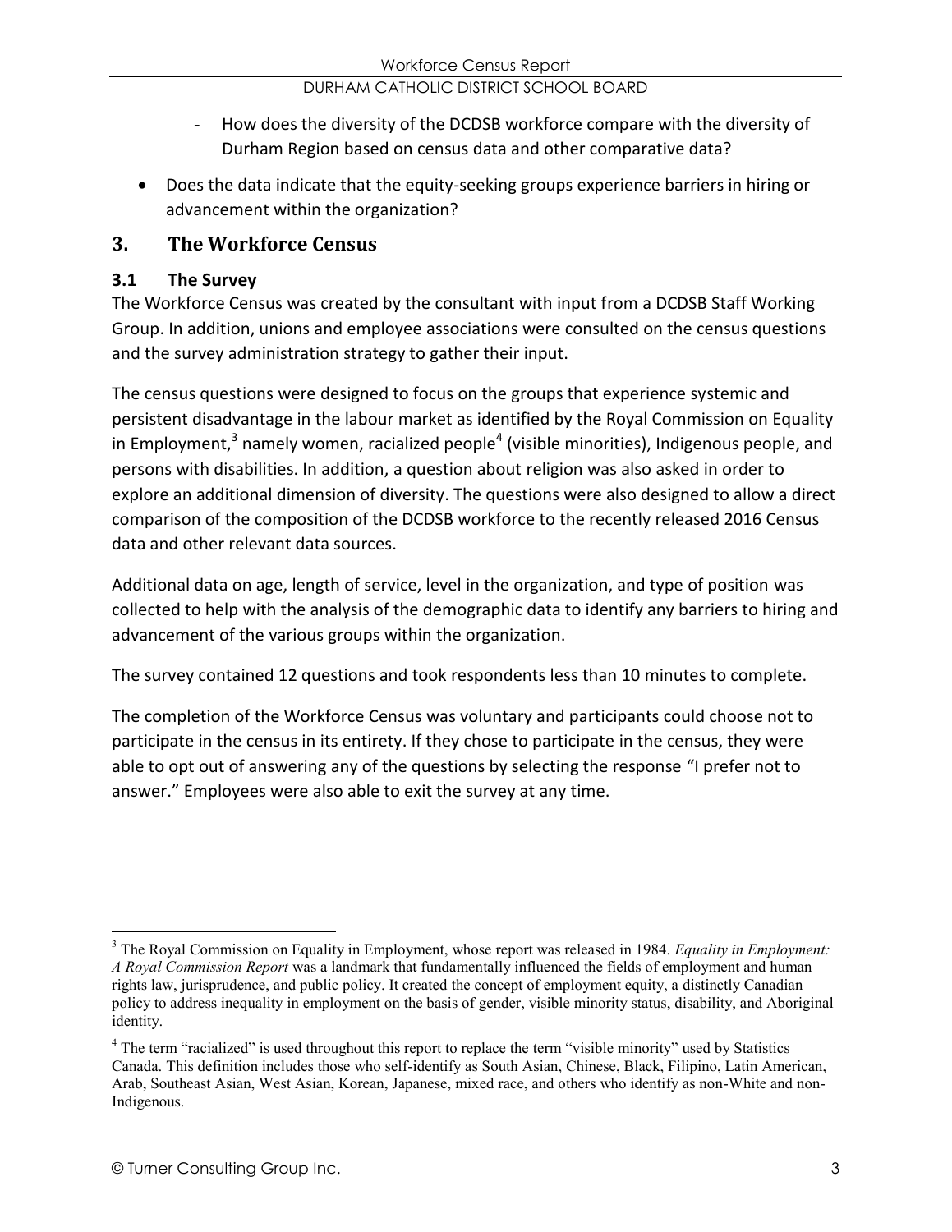# **3.2 Administration of the Survey**

A high survey response rate is critical to having an accurate picture of the diversity of the workforce – the more employees who complete the survey, the more accurate the snapshot will be.

Key to a high survey response rate is the administration of the survey. The goal of the survey administration strategy is to ensure that all employees know about and are able to complete the survey. Critical to achieving this goal is a communication strategy that addresses the concerns of employees and encourages them to participate in this important organizational initiative.

The census was announced through email communications to all employees from the Director of Education. The email included a link to a newly created DCDSB Workforce Census website that provided further information on the census, answered frequently asked questions, and provided information on how privacy and confidentiality will be maintained. In addition, posters that announced the census, the date of the census, and that employees could visit the website for further information were distributed for display in all schools and worksites.

Survey day was identified as October 11, 2019, which was a professional development day for all school-based employees. On that day, the Director of Education sent an email to all employees with a link to the survey. All school administrators, managers, and supervisors were asked to give employees 10 minutes to complete the survey. The online survey remained open from October 11 to 25, and reminder emails were sent during that period.

Employees had the option of completing the survey online or on paper. Managers and supervisors with employees who did not have access to a computer at work were provided with paper copies of the census to distribute. Those with access to the DCDSB Workforce Census website were also able to print a paper survey from the site.

Employees were asked to put their completed paper surveys in a sealed envelope and either drop them off or send them through internal mail to Turner Consulting Group in care of the Catholic Education Centre. The surveys were retained by the receptionist in a sealed box and picked up by the consultant, who then opened the envelopes and entered the data into the census database.

The online survey was developed and managed by the consultants. DCDSB employees had no access to individual responses or the Workforce Census database.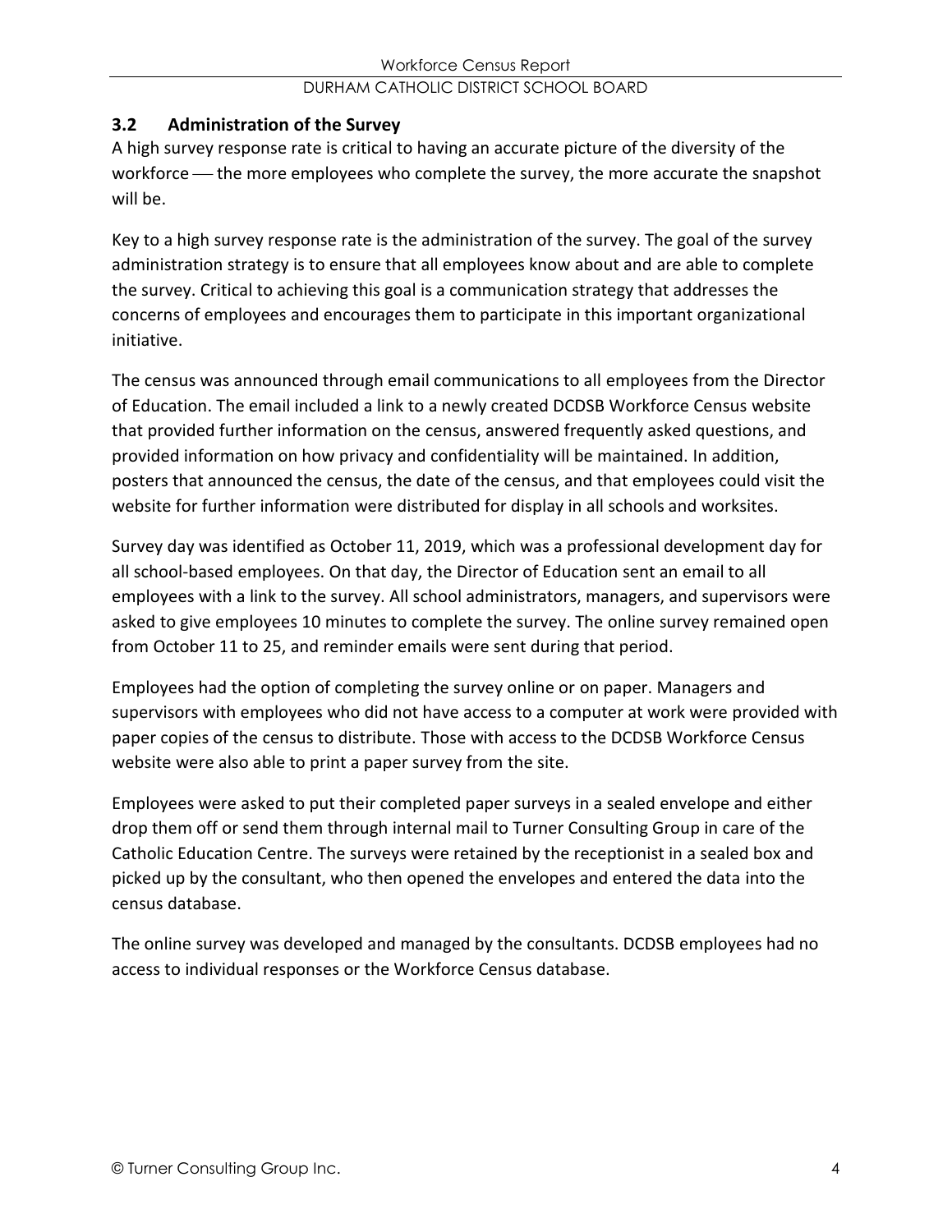# **3.3 Analyzing the Data**

Preparation and analysis of the data occurred in three stages: data vetting, data entry, and data analysis.

Data vetting and recoding are important steps to ensure the data collected through the census is able to be analyzed. Data vetting involved reviewing answers to the census questions and ensuring that the information provided was sufficiently accurate. For example, if someone wrote in a response to a question that fit into one of the pre-established categories, it was recoded into the correct category. In addition, responses such as "human" to the question about race were recoded to "I prefer not to answer."

All the paper surveys were entered into the online database and the data was analyzed.

Because employees could choose not to answer any question or could exit the census at any time, the number of employees that responded to each question varies. As such, the percentages are calculated based on the total number of employees who responded to the particular question. To ensure that employees cannot be identified and that their privacy is protected, where there was at least one but fewer than 10 respondents, the data is not displayed. The total number of people that responded to each questions is included on each table or graph.

### **3.4 Retaining the Data**

This survey represents a one-time snapshot of the organization. The database will be retained by Turner Consulting Group for 1 year following the completion of this report to allow DCDSB to request any additional analysis that may be needed. At the end of the 1-year period, the data will be deleted.

# **4. Survey and Response Rates**

# **4.1 Survey Rate**

Section A of the Workforce Census asked employees whether they wished to participate in the Workforce Census. If they chose not to participate, employees were given the opportunity to share why.

While participating in the survey was voluntary, all employees were asked to complete this section of the census to allow DCDSB to determine the extent to which all employees received the census and were provided with the opportunity to complete it. It also provides an opportunity to better understand why employees choose not to participate in the census.

The survey rate represents the number of employees who confirmed that they received the survey, whether they completed it or not. The goal was to achieve a survey rate of 100%, meaning that all employees knew about and indicated that they had the opportunity to complete the survey.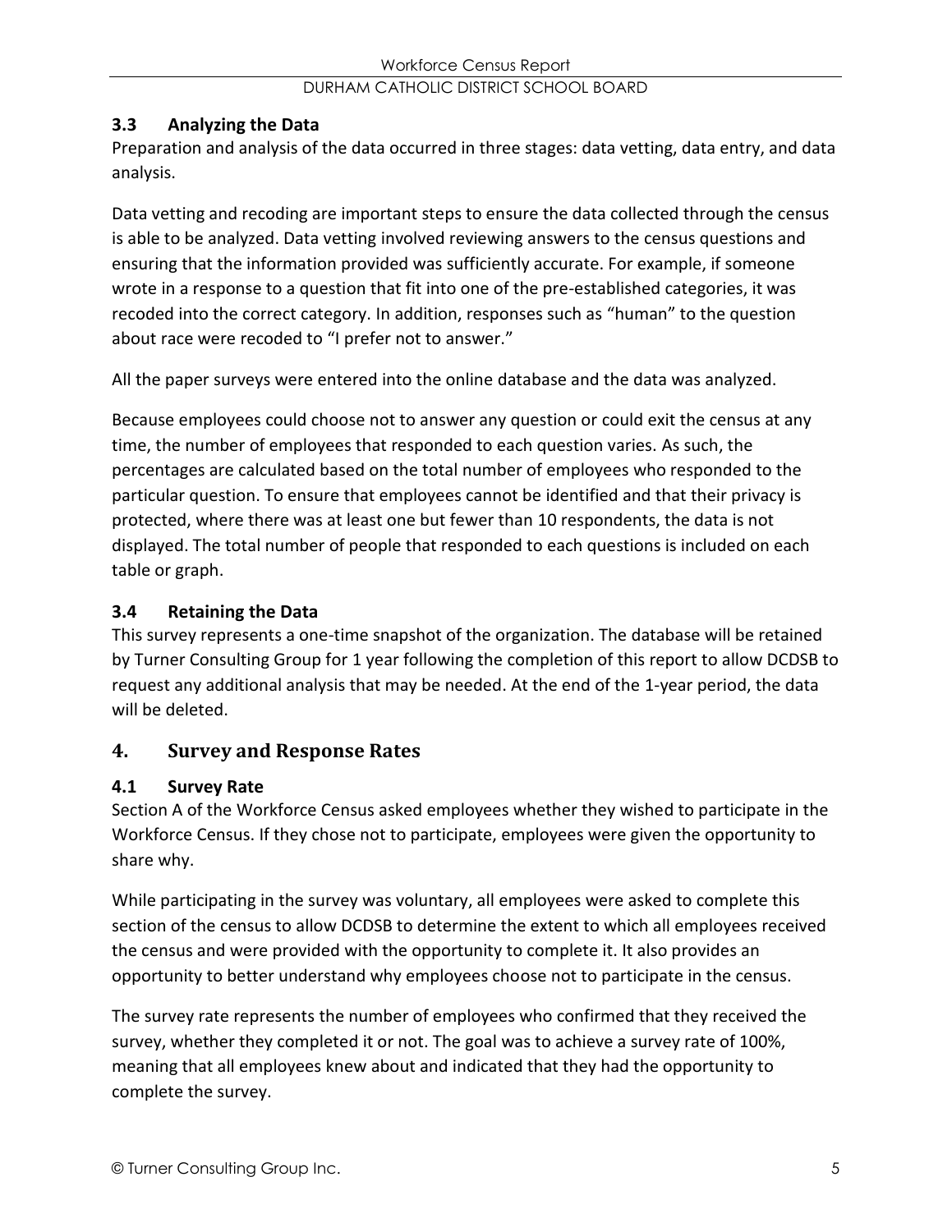The formula for calculating the survey rate is as follows:



Of the Board's total of 3,259 permanent, contract, and occasional employees, 2,104 indicated that they received and were given the opportunity to participate in the census. This is a survey rate of 65%. Of those who received the survey, 137, or 7%, indicated that they did not want to participate in the census.

Those who chose not to participate in the census were able to share their reasons for not participating. The 23 employees who provided an answer to this question offered a range of reasons for choosing not to participate in the census:

- No real answer given, e.g., "no," "personal decision" (7)
- $\bullet$  Uncomfortable answering the questions (4)
- No time / too busy  $(3)$
- $\bullet$  Feel the census is a waste of money (3)
- Concerned about confidentiality  $(2)$
- Diversity should not be a consideration when hiring (2)
- $\bullet$  Unclear about the purpose of the census (1), and
- Don't believe their opinion counts (1).

#### **4.2 Response Rate**

The response rate is the proportion of employees who choose to participate in the survey by answering at least one of the questions. The Canadian Human Rights Commission has identified that a survey response rate of 80% provides a more accurate reflection of the composition of the organization's workforce.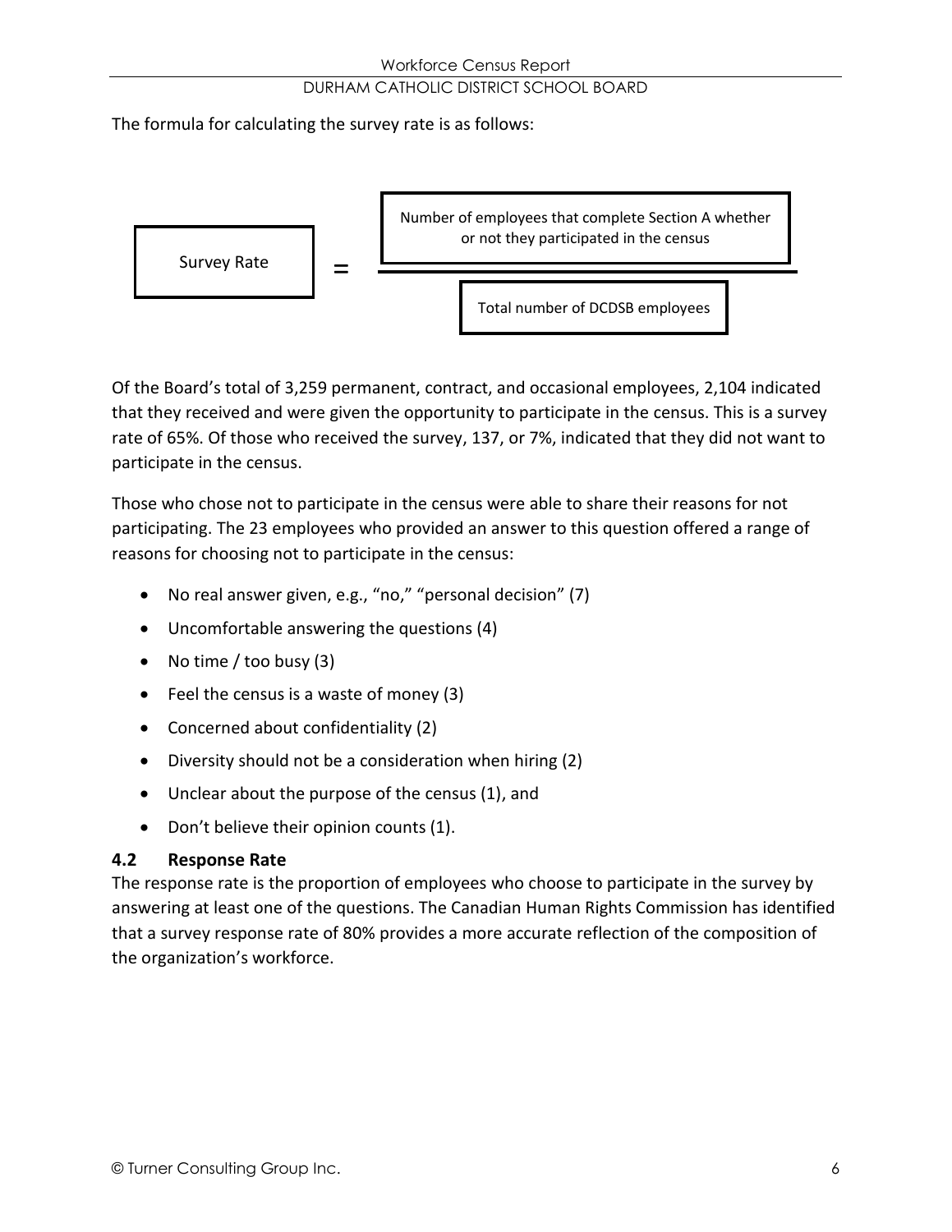#### Workforce Census Report

#### DURHAM CATHOLIC DISTRICT SCHOOL BOARD

The response rate is calculated as follows:



As Table 2 shows, the response rate by employment type, varies greatly, from a low of 17% for supply and occasional employees to a high of 77% for permanent full-time employees.

| Table 2. Response Rate by Employment Type. |                             |                                          |                           |  |  |
|--------------------------------------------|-----------------------------|------------------------------------------|---------------------------|--|--|
| <b>Employment Type</b>                     | <b>Total Employees</b><br># | <b>Survey</b><br><b>Respondents</b><br># | <b>Response Rate</b><br>% |  |  |
| Permanent Full-time                        | 2.040                       | 1,567                                    | 77%                       |  |  |
| Permanent Part-time                        | 422                         | 80                                       | 19%                       |  |  |
| Supply/Occasional                          | 580                         | 100                                      | 17%                       |  |  |
| <b>Contract Full-Time</b>                  | 154                         | 117                                      | 76%                       |  |  |
| <b>Contract Part-Time</b>                  | 63                          | 42                                       | 67%                       |  |  |
| Prefer not to respond / Don't Know         |                             | 33                                       |                           |  |  |
| <b>Total</b>                               | 3,259                       | 1.939                                    | 59%                       |  |  |

Given the low response rate for permanent part-time and supply/occasional employees, the focus of this analysis will be on permanent full-time employees, with some analysis conducted for contract employees.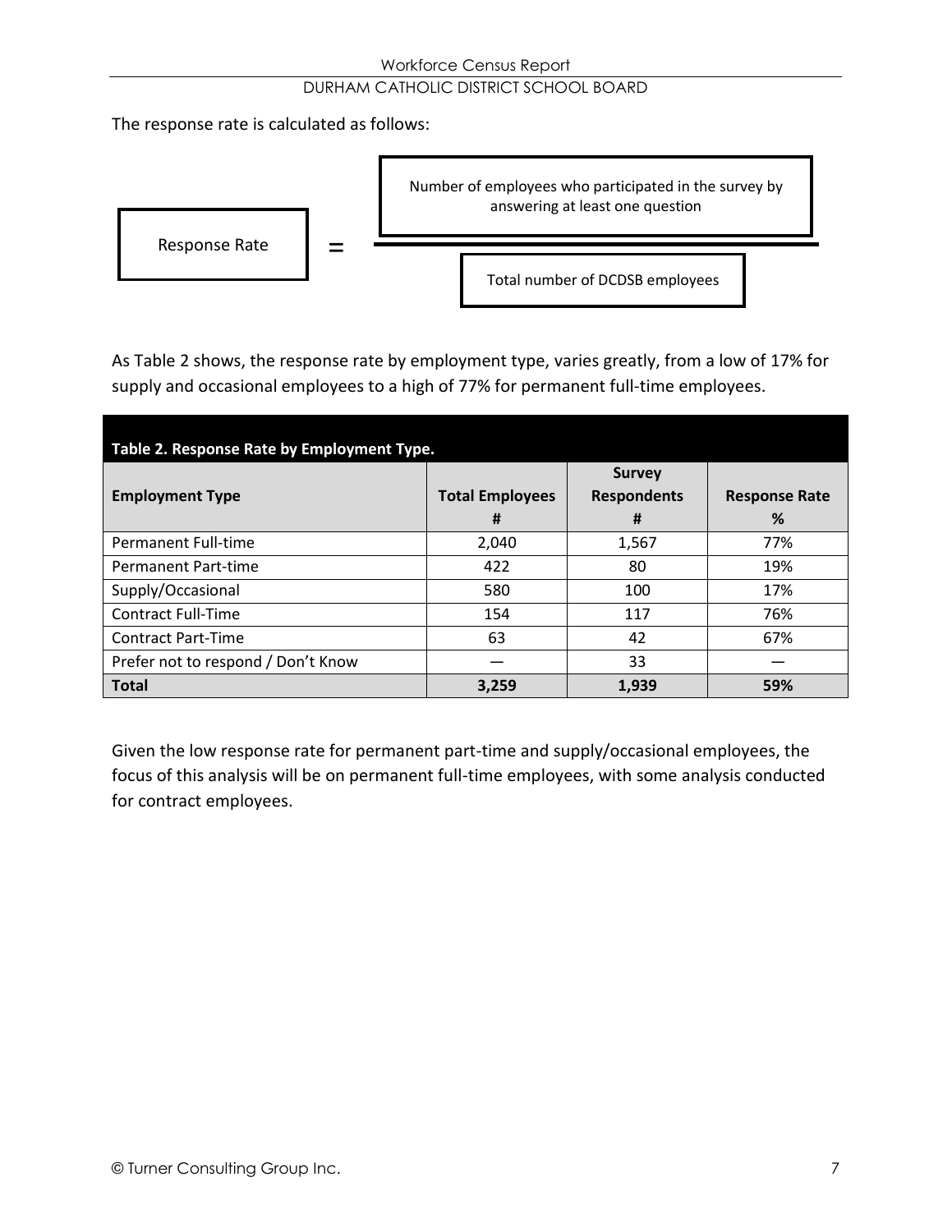# **5. Demographic Overview**

# **5.1 Gender**

The DCDSB Workforce Census allowed survey respondents to identify their gender as female or male. If they did not identify with either of these genders, they were able to specify the gender with which they identify.

While Statistics Canada collects data on gender, it does not allow Canadians to identify a gender other than "female" or "male." As such, no census data is available on Canadians who identify as gender diverse or transgender.

| Table 3. Gender, DCDSB Workforce Census and Durham Region. Permanent Full-time.                          |                               |                                    |       |  |
|----------------------------------------------------------------------------------------------------------|-------------------------------|------------------------------------|-------|--|
| Gender                                                                                                   | <b>DCDSB Workforce Census</b> | <b>Durham Region</b><br>$(2016)^5$ |       |  |
|                                                                                                          | #                             | %                                  | %     |  |
| Female                                                                                                   | 1,131                         | 74%                                | 48.7% |  |
| Male                                                                                                     | 357                           | 23%                                | 51.3% |  |
| Prefer not to answer /                                                                                   | 48                            | 3%                                 |       |  |
| Other*                                                                                                   |                               |                                    |       |  |
| 100%<br><b>TOTAL</b><br>1,536                                                                            |                               |                                    |       |  |
| * Given the small number of employees who identified a gender other than female and male, the number has |                               |                                    |       |  |
| been included with "Prefer not to answer."                                                               |                               |                                    |       |  |

As Table 3 shows, the vast majority of DCDSB employees identify as female (74%), with 23% identifying as male. By contrast, just under half of the population of Durham Region (49%) is female and 51% is male. Given the small number of employees who identified a gender other than female and male, the number has not been shown here and instead has been included with "Prefer not to answer."

The representation of women and men by occupational groups, provided in Table 4, shows that within the Board there are a number of occupations that are predominantly female (i.e., over 65% female) such as Educational Assistant, Early Childhood Educators, Secretarial/Clerical/ Technical, and APSSP. Conversely, the Custodial/Maintenance occupational group is the only group that is predominantly male.

In addition, secondary school teachers are more gender balanced, with 56% being women and 40% being men.

<sup>5</sup> Statistics Canada. Community Profile. 2016.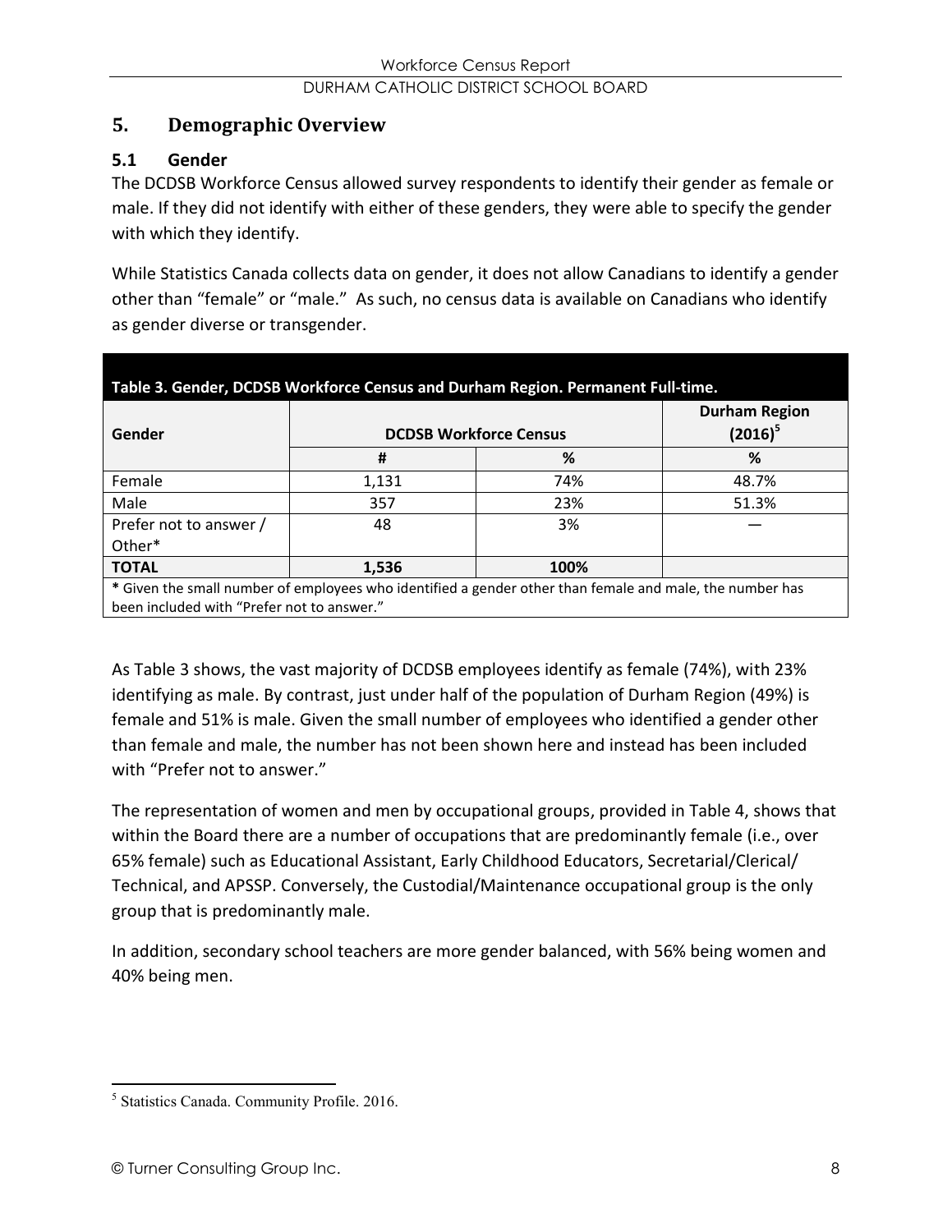#### Workforce Census Report DURHAM CATHOLIC DISTRICT SCHOOL BOARD

| Table 4. Gender Representation Within Occupational Groups. Permanent Full-time. |              |       |       |          |            |
|---------------------------------------------------------------------------------|--------------|-------|-------|----------|------------|
|                                                                                 |              |       | Women |          | <b>Men</b> |
| <b>Occupational Group</b>                                                       | <b>Total</b> | #     | %     | #        | %          |
| <b>CUPE Custodial/Maintenance</b>                                               | 91           | 18    | 19.8% | 60       | 65.9%      |
| <b>CUPE Educational Assistant</b>                                               | 148          | 131   | 88.5% | 12       | 8.1%       |
| <b>CUPE Secretarial/Clerical/Technical</b>                                      | 77           | 63    | 81.8% | 13       | 16.9%      |
| <b>ETFO Designated Early Childhood Educators</b>                                | 76           | 75    | 98.7% | $\Omega$ | 0.0%       |
| Management / Non-Union / Chaplains                                              | 47           | 31    | 66.0% | 15       | 31.9%      |
| <b>OECTA Elementary</b>                                                         | 656          | 535   | 81.6% | 99       | 15.1%      |
| <b>OECTA Secondary</b>                                                          | 310          | 172   | 55.5% | 125      | 40.3%      |
| Vice Principals / Principals / Senior<br>Administration / Director              | 79           | 52    | 65.8% | 27       | 34.2%      |
| <b>Association of Professional Student Services</b><br>Personnel (APSSP)        | 34           | 31    | 91.2% | 3        | 8.8%       |
| Other                                                                           | 18           | 16    | 88.9% | $\Omega$ | $0.0\%$    |
| Prefer not to answer / I don't know                                             | 20           | 7     | 35.0% | 3        | 15.0%      |
| <b>TOTAL</b>                                                                    | 1,556        | 1,131 | 72.7% | 357      | 22.9%      |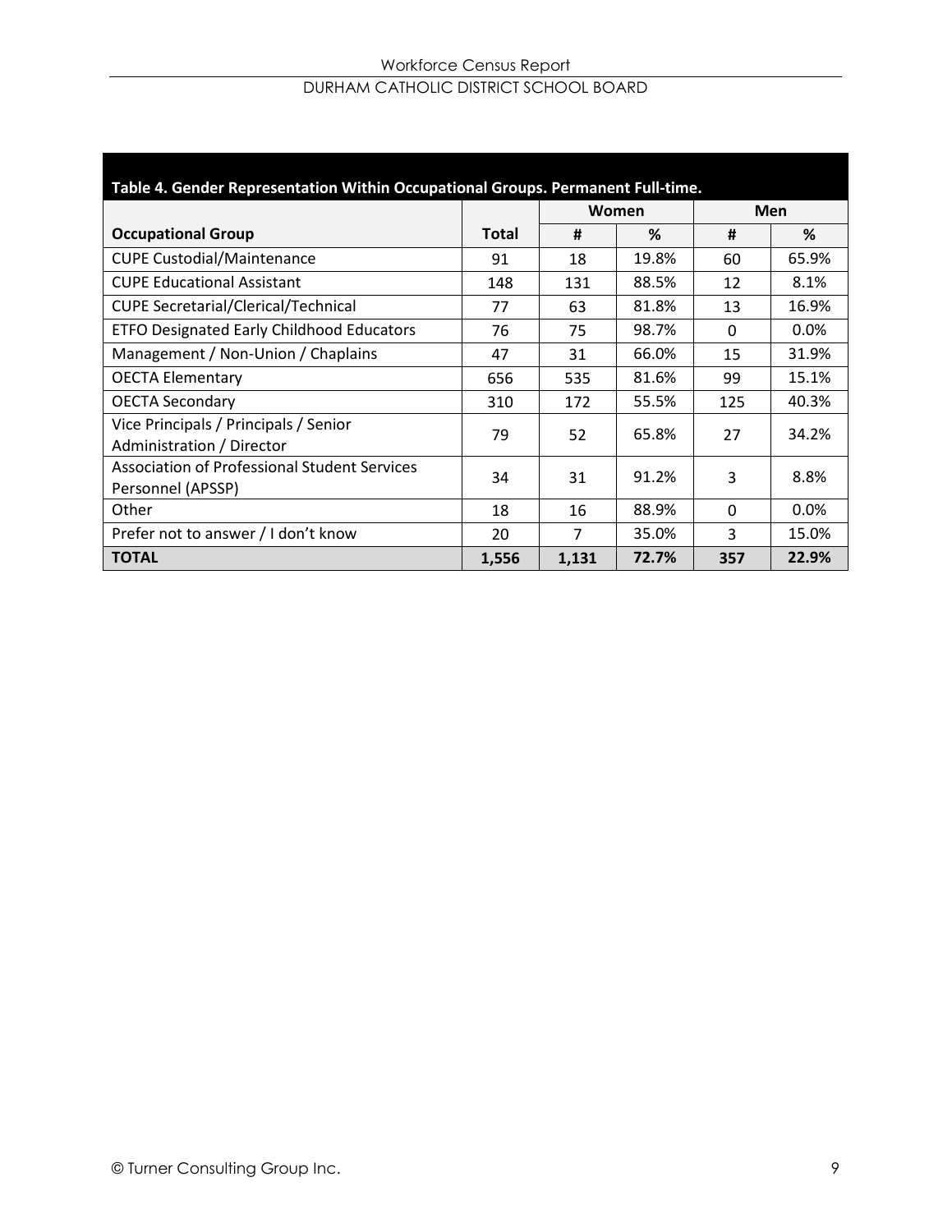### **5.2 Disability**

The Workforce Census asked employees to identify whether they have a disability, and if so, to specify the type of disability.

A person with a disability is someone who has a long-term or recurring physical, mental, sensory, psychiatric, or learning impairment. Examples of disabilities include:

- Physical or intellectual disability
- Co-ordination or dexterity impairment (difficulty using hands or arms; for example, grasping or handling a stapler or using a keyboard)
- Mobility challenges (difficulty moving around; for example, moving from one office to another or going up and down stairs)
- Vision loss (unable to see or difficulty seeing, which is not corrected by glasses)
- Hearing loss (unable to hear or difficulty hearing)
- Speech difficulties (unable to speak or difficulty speaking and being understood), and
- Other disability (including learning disabilities, developmental disabilities, mental health, and other types of disabilities).

**Table 5. Persons with Disabilities, DCDSB Workforce Census and Ontario Population. Permanent Full-time.**

|                             |                         | <b>DCDSB</b> |
|-----------------------------|-------------------------|--------------|
|                             | <b>Workforce Census</b> |              |
|                             | Ħ                       | %            |
| Person with a disability    | 148                     | 9.6%         |
| Person without a disability | 1,335                   | 86.3%        |
| Prefer not to answer        | 64                      | 4.1%         |
| <b>TOTAL</b>                | 1,547                   | 100%         |

As Table 5 shows, 10% of survey respondents reported having a disability.

The 2012 Canadian Survey on Disability is a national survey of Canadians aged 15 and over whose everyday activities are limited because of a long-term condition or health-related problem. While data specific to Durham Region is not available, the survey found that 11% of the Ontario labour force (aged 15 to 64) reported having a disability. <sup>6</sup> Compared with these figures, persons with disabilities are well represented in the DCDSB workforce.

<sup>6</sup> Statistics Canada. Canadian Survey on Disability. 2012. Retrieved from http://www.statcan.gc.ca/pub/89-654 x/89-654-x2015001-eng.htm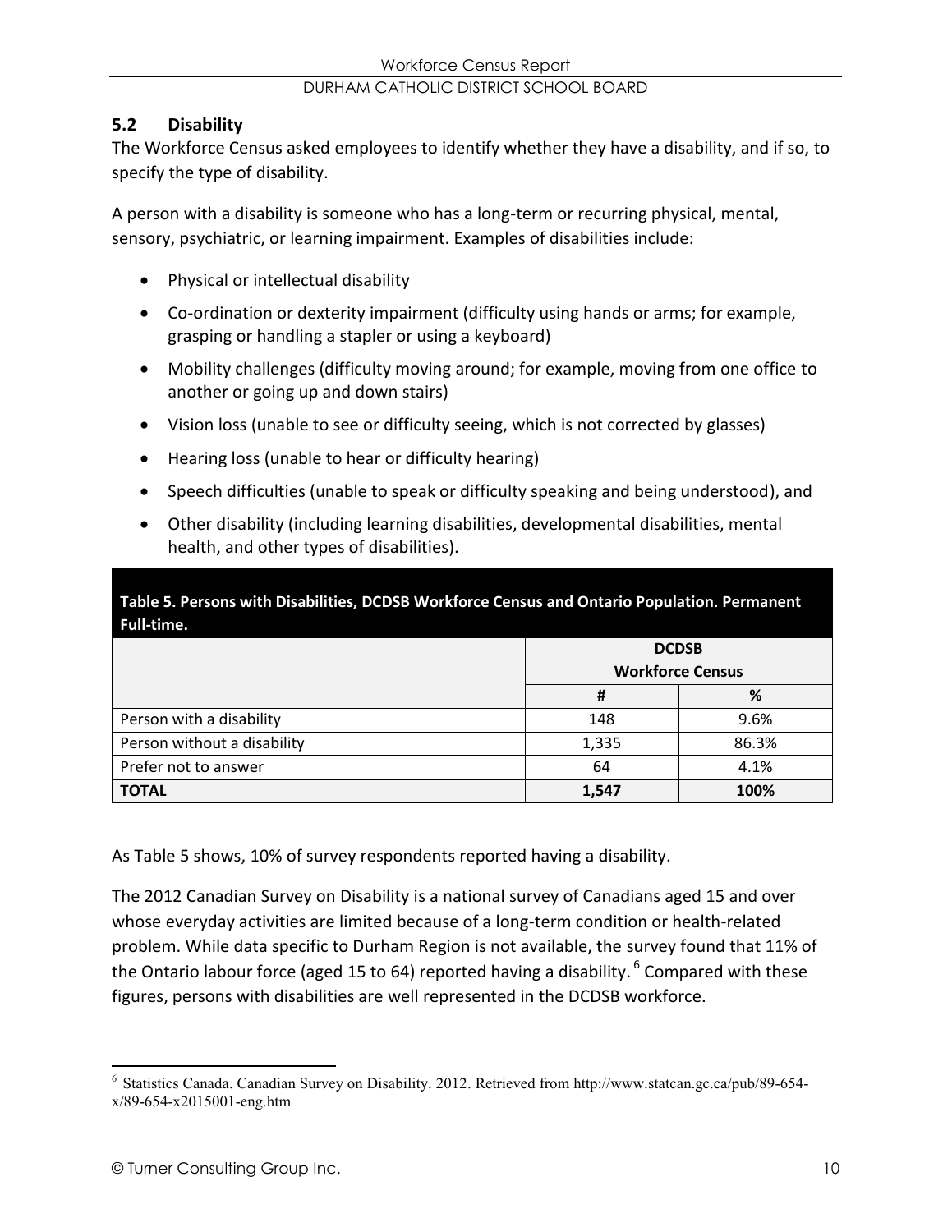Individuals who identified that they had a disability were then asked to specify the type of disability. As employees may have more than one disability, survey respondents were able to check all that apply.

| Table 6. Persons with Disabilities, DCDSB Workforce Census. Permanent Full-time. |     |                         |  |  |
|----------------------------------------------------------------------------------|-----|-------------------------|--|--|
|                                                                                  |     | <b>DCDSB</b>            |  |  |
|                                                                                  |     | <b>Workforce Census</b> |  |  |
| <b>Type of Disability</b>                                                        | #   | %                       |  |  |
| Physical disability or health condition (e.g., vision loss,                      | 59  | 3.8%                    |  |  |
| hearing loss, require the use of a wheelchair or guide                           |     |                         |  |  |
| dog or other support animal, chronic pain)                                       |     |                         |  |  |
| Mental health disability (e.g., depression, bipolar                              | 58  | 3.7%                    |  |  |
| disorder, anxiety)                                                               |     |                         |  |  |
| Learning disability (e.g., dyslexia, attention deficit                           | 26  | 1.7%                    |  |  |
| disorder)                                                                        |     |                         |  |  |
| Any other disability affecting your ability to work, such                        | 15  | 1.0%                    |  |  |
| as epilepsy, amputation, MS, etc.                                                |     |                         |  |  |
| Prefer not to answer                                                             | 20  | 1.3%                    |  |  |
| Total identifying a disability                                                   | 148 | 9.6%                    |  |  |
| * Percentages total to more than 100 owing to multiple responses.                |     |                         |  |  |

Their responses indicate that physical disabilities and mental health disabilities are the most common type of disabilities experienced by DCDSB employees - close to 4% of the workforce reported having a mental health disability, while 4% reported a physical disability or health condition. In addition, almost 2% of all survey respondents reported having a learning disability.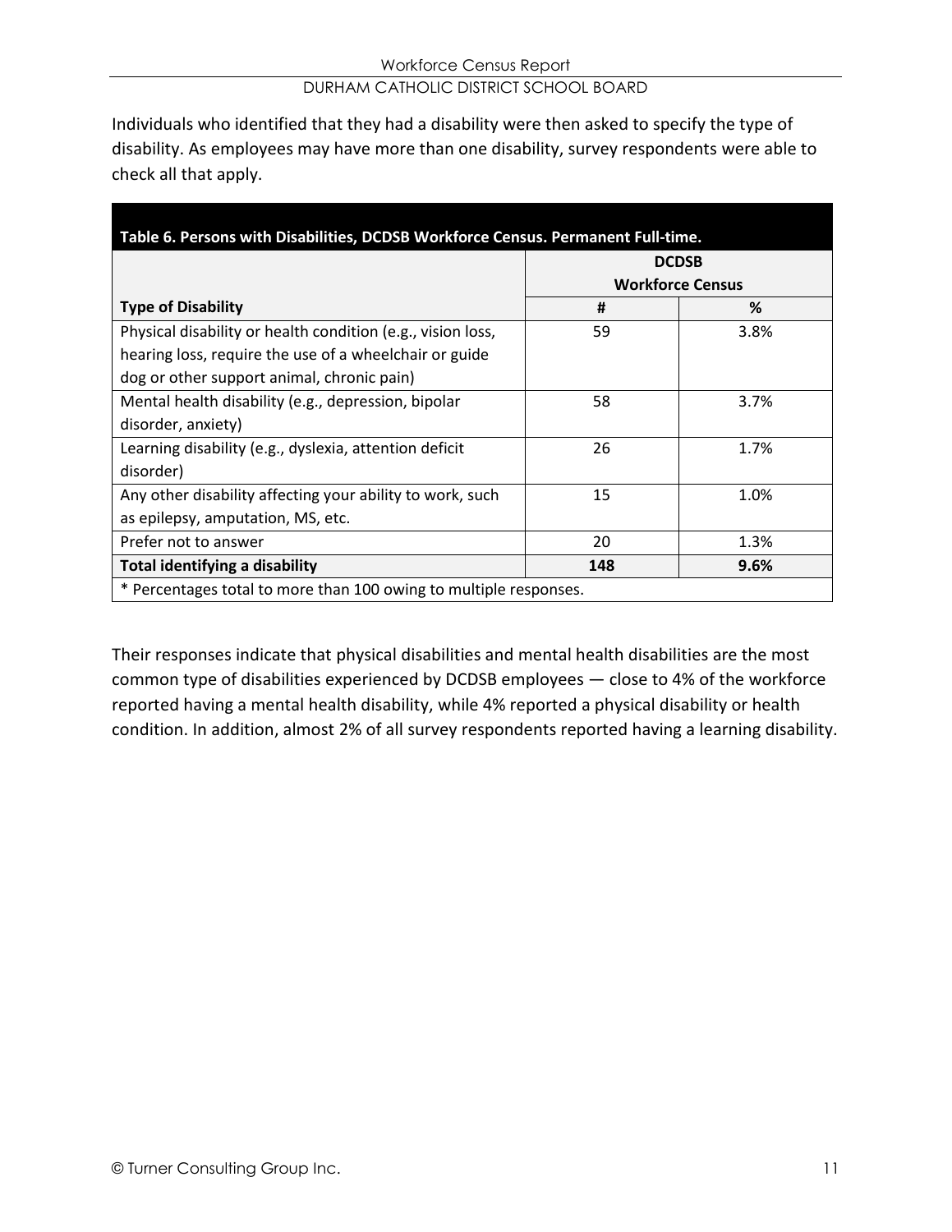#### **5.3 Race**

The survey asked employees to specify the race with which they identify, regardless of place of birth or ethnicity.

| Table 7. Race, DCDSB Workforce Census and Durham Region. Permanent Full-time. |                         |              |       |  |
|-------------------------------------------------------------------------------|-------------------------|--------------|-------|--|
|                                                                               |                         | <b>DCDSB</b> |       |  |
|                                                                               | <b>Workforce Census</b> | $(2016)^7$   |       |  |
|                                                                               | #                       | %            | %     |  |
| <b>Indigenous People</b>                                                      | 11                      | 0.7%         | 2.0%  |  |
| <b>Racialized People</b>                                                      | 187                     | 12.1%        | 27.1% |  |
| East Asian                                                                    | 16                      | 1.0%         | 2.3%  |  |
| South Asian                                                                   | 39                      | 2.5%         | 8.6%  |  |
| Southeast Asian                                                               | 12                      | 0.8%         | 2.6%  |  |
| Black / African                                                               | 32                      | 2.1%         | 8.0%  |  |
| Non-White Latino or Hispanic                                                  | 17                      | 1.1%         | 1.0%  |  |
| Non-White Middle Eastern or West Asian                                        | 11                      | 0.7%         | 1.9%  |  |
| Multiple racial origin                                                        | 60                      | 3.9%         | 1.3%  |  |
| White / European                                                              | 1,232                   | 80.0%        | 70.9% |  |
| Prefer not to answer                                                          | 110                     | 7.1%         |       |  |
| <b>TOTAL</b>                                                                  | 1,540                   | 100%         |       |  |

Compared with the Durham Region population, Indigenous people are underrepresented in DCDSB's workforce  $-0.7%$  of employees who responded to the survey identified as Indigenous compared with 2.0% in Durham Region. That is a gap of 20 Indigenous people.

In total, 12% of DCDSB employees identified as racialized, while 27% of the population or the region identifies as racialized. This represents a gap of 230 racialized people. By contrast, while 71% of those in the region identify as White, 80% of survey respondents identified as White.

When disaggregated by race, the data shows that all groups, with the exception of Latinos and those of mixed race, are underrepresented within the DCDSB workforce compared with their representation in the Durham Region population.

Given that the racial diversity of Durham Region varies significantly by municipality, the following table examines the proportion of DCDSB employees within each municipality who identify as racialized compared with their representation in the population of that municipality.

<sup>7</sup> Statistics Canada. Community Profile. 2016.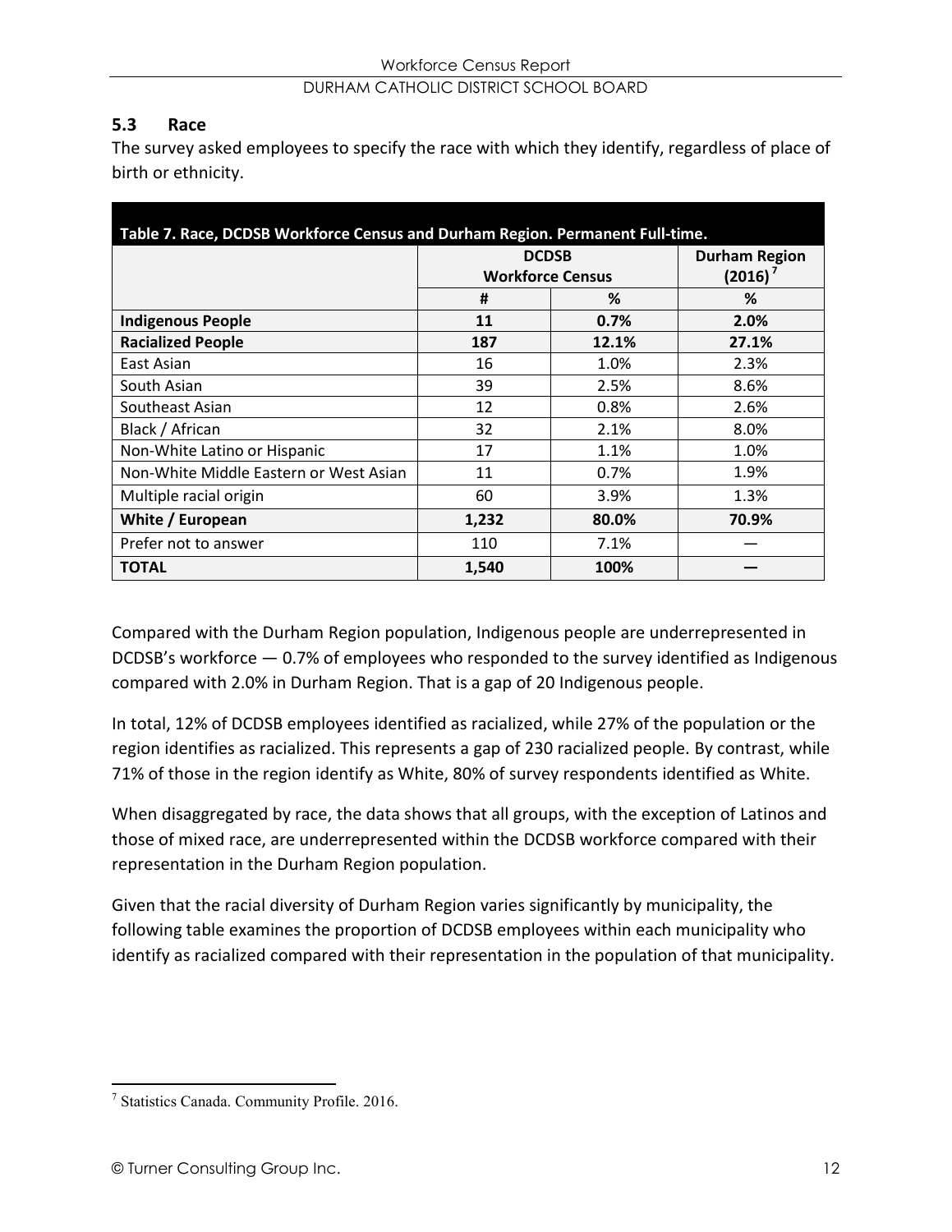| Table 8. Racialized People, DCDSB Workforce Census and Durham Region. Permanent Full-time. |                               |                                    |  |  |
|--------------------------------------------------------------------------------------------|-------------------------------|------------------------------------|--|--|
|                                                                                            | <b>Racialized population</b>  |                                    |  |  |
| <b>Municipality</b>                                                                        | <b>DCDSB Workforce Census</b> | <b>Durham Region</b><br>$(2016)^8$ |  |  |
| Ajax                                                                                       | 32.5%                         | 56.7%                              |  |  |
| Oshawa                                                                                     | 23.4%                         | 15.8%                              |  |  |
| Pickering                                                                                  | 18.3%                         | 42.6%                              |  |  |
| Uxbridge, Scugog, Brock                                                                    | 2.0%                          | 4.0%                               |  |  |
| Whitby                                                                                     | 20.3%                         | 25.0%                              |  |  |
| Multiple locations                                                                         | 1.5%                          |                                    |  |  |
| Prefer not to answer                                                                       | 2.0%                          |                                    |  |  |
| Don't know                                                                                 | 0%                            |                                    |  |  |
| <b>TOTAL</b>                                                                               | 12.1%                         | 27.1%                              |  |  |

As the data shows, while the proportion of the population that identifies as racialized varies by municipality, so too does the Board's racialized workforce. Within some municipalities, the proportion of the workforce that identified as racialized is close to or above that of the external population; this includes Whitby and Oshawa. In the municipalities of Ajax and Pickering, the proportion of the DCDSB workforce that identifies as racialized is below that of the Durham Region population.

<sup>8</sup> Statistics Canada. Community Profile. 2016.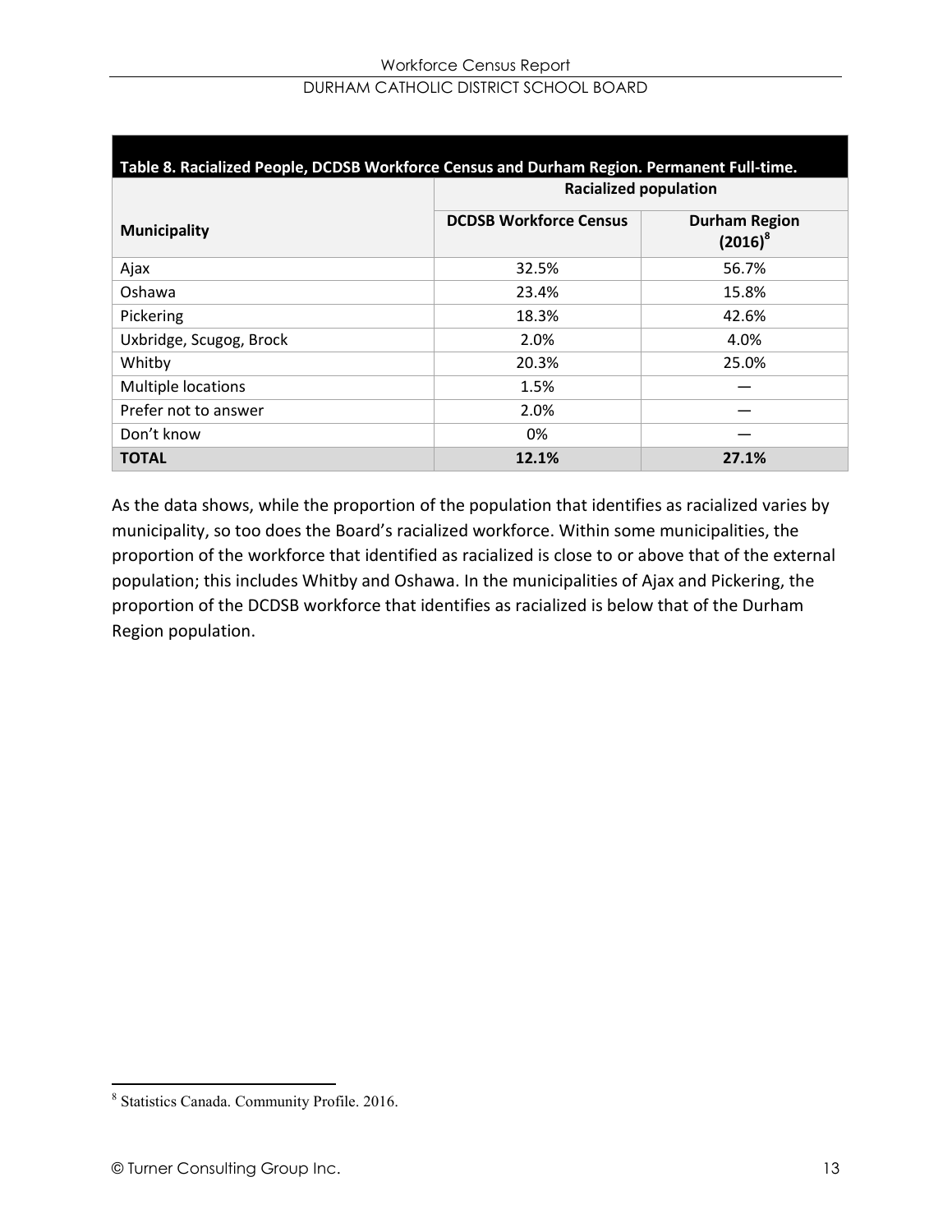#### **5.4 Religion**

DCDSB employees were also asked to identify which faith, religious, or belief group they identified with.

| Table 9. Religion, DCDSB Workforce Census and Durham Region. Permanent Full-time. |                                         |       |                                         |
|-----------------------------------------------------------------------------------|-----------------------------------------|-------|-----------------------------------------|
|                                                                                   | <b>DCDSB</b><br><b>Workforce Census</b> |       | <b>Durham Region</b><br>(2011) $^\circ$ |
|                                                                                   | #                                       | %     | ℅                                       |
| Catholic                                                                          | 1.295                                   | 84.0% | 29%                                     |
| Other Christian                                                                   | 114                                     | 7.4%  | 39%                                     |
| Other religions                                                                   | 27                                      | 1.8%  | 7%                                      |
| Atheist / Agnostic / Do not identify with a                                       | 55                                      | 3.6%  | 25%                                     |
| faith or belief                                                                   |                                         |       |                                         |
| Prefer not to answer                                                              | 100                                     | 6.5%  |                                         |
| <b>TOTAL</b>                                                                      | 1,541                                   | 100%  |                                         |

Of the 1,541 employees who responded to this question, 84% identified with Catholicism, while an additional 7% were affiliated with another Christian religion. Only 1.8% identified with a non-Christian religion, while 3.6% reported that they were atheist, agnostic, or not affiliated with any faith, religious, or belief group.

Given that educators need to be Catholic to teach at a Catholic school board, their overrepresentation within the Board is understandable (84% compared with 29% in Durham Region in 2011<sup>10</sup>), with a corresponding underrepresentation of those who are affiliated with other or no religion.

<sup>9</sup> Statistics Canada. Community Profile. 2011.

 $10$  Religion is asked on the Census every 10 years. As such, 2011 is the most recent year for which this data is available.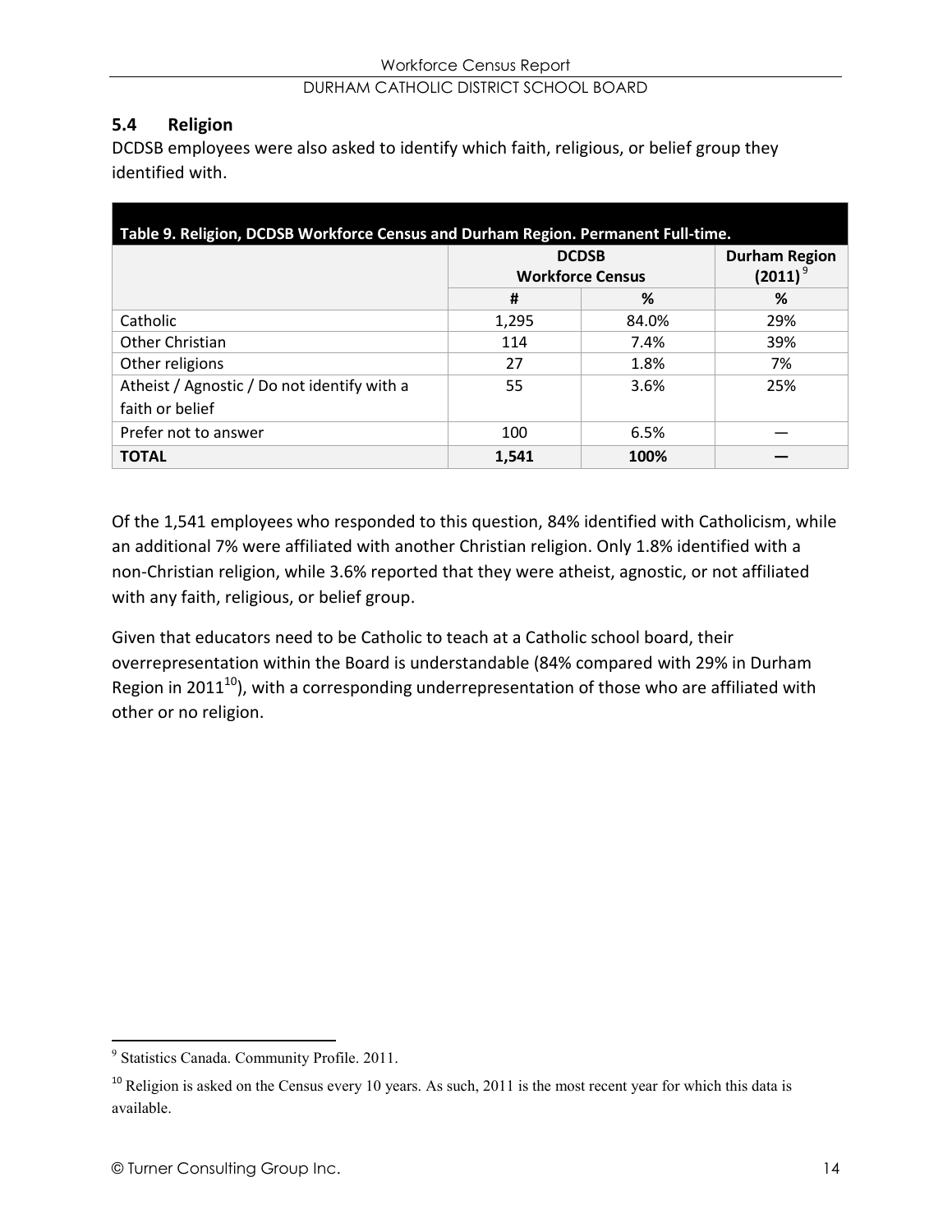# **6. Analysis**

While the demographic overview of the organization is important to provide a picture of the diversity of the DCDSB workforce, critical to the organization's equity efforts is an analysis of this data to determine whether particular groups face barriers to hiring or advancement.

In this section, we will examine the representation of various identity groups within the following areas:

- Teacher Diversity Gap
- Representation among school administrators
- Racial diversity among French Immersion teachers, and
- Age and years of service of racialized employees.

#### **6.1 Teacher Diversity Gap**

The Teacher Diversity Gap compares the percentage of racialized teachers to the proportion of the Durham Region population that is racialized. A value of 1.0 indicates that there is no gap and that the diversity among the teaching population reflects the diversity among the student population. The smaller the number, the more significant the gap.<sup>11</sup>



The graph shows a large demographic divide between the proportion of racialized teachers and the racialized population of Durham Region. The racialized population makes up 27% of Durham Region's population, yet only 11% of the 959 permanent full-time teachers who completed the census identified as racialized. This results in a Teacher Diversity Gap of 0.41. This represents a gap of 149 racialized teachers.

<sup>&</sup>lt;sup>11</sup> See: Turner Consulting Group. Teacher Diversity Gap. https://turnerconsultinggroup.weebly.com/blog-tanaturner/teacher-diversity-gap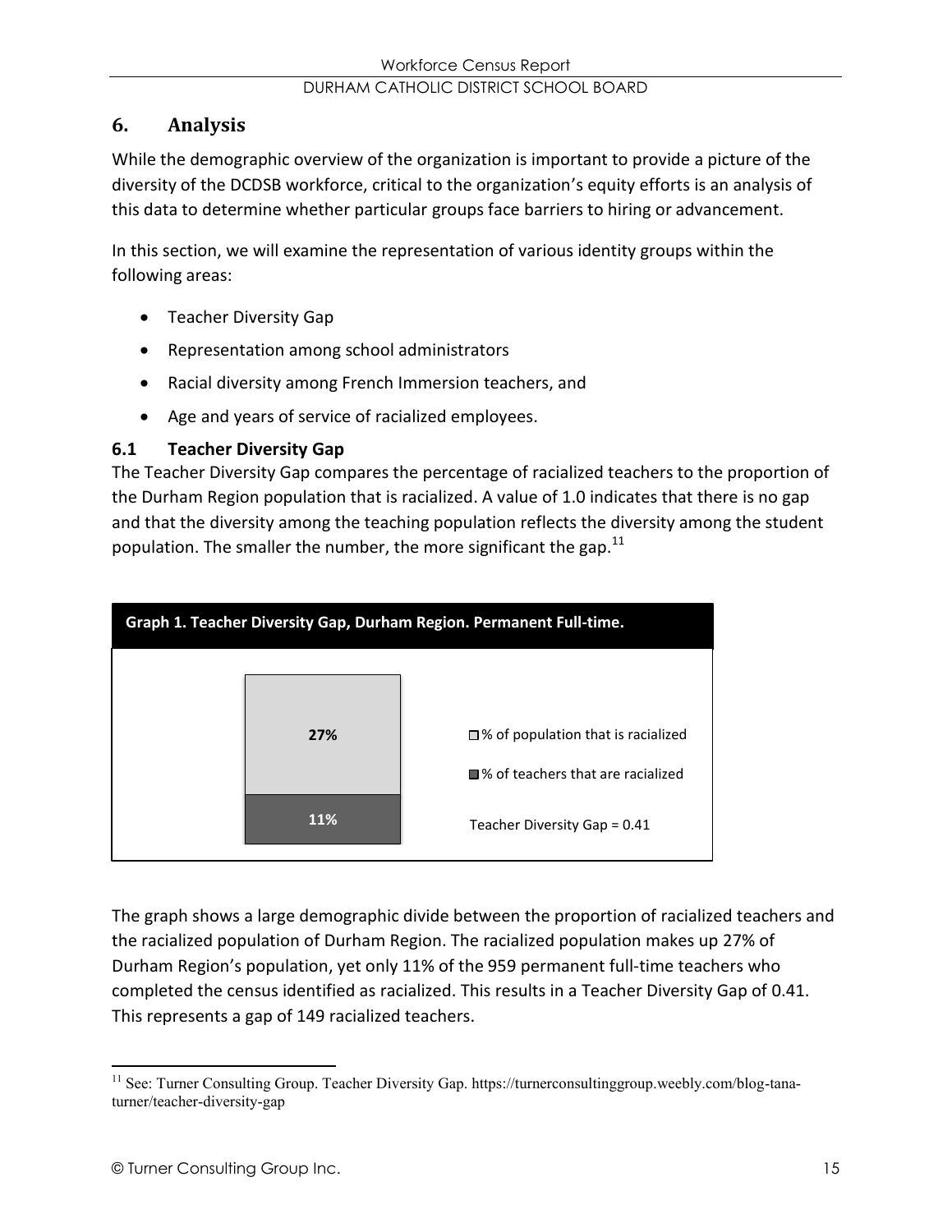While the data shows that there is greater racial diversity among younger and more recently hired employees, more deliberate efforts to diversify the workforce may accelerate the diversity of the teacher workforce and close the large gap between the racial diversity of teachers and the students in their classrooms. There are many reasons to close the Teacher Diversity Gap and a great deal of evidence that all students benefit from having racialized teachers.12 Further, exposure to racialized teachers and administrators helps all students to work in a diverse province and a global environment.

Statistics Canada data also shows that Ontario's racialized population is growing at a faster rate than the total provincial population. As such, this gap in representation could continue to grow if not addressed.

# **6.2 Representation Among School Administrators**

Graph 2 compares the representation of the equity-seeking groups in teaching to their representation among school administration positions.



As Graph 2 shows, persons with disabilities, racialized people, and women are underrepresented among school administrators (i.e., vice principals, principals, superintendents, and director) compared with their representation among teachers.

<sup>&</sup>lt;sup>12</sup> See for example:

Cherng, H. S., & Halpin, P. F. (2016). The importance of minority teachers: Student perceptions of minority versus White teachers. *Educational Researcher, 45*(7), 407-420.

Gershenson, S., Hart, C. M. D., Lindsay, C. A., & Papegeorge, N. W. (2017, March). The long-run impact of samerace teachers. IZA Institute of Labor Economics.

Stuart Wells, A., Fox, L., & Cordova-Cobo, D. (2016, February 9). How racially diverse schools and classrooms can benefit all students. The Century Foundation. Retrieved from https://tcf.org/content/report/how-racially-diverseschools-and-classrooms-can-benefit-all-students/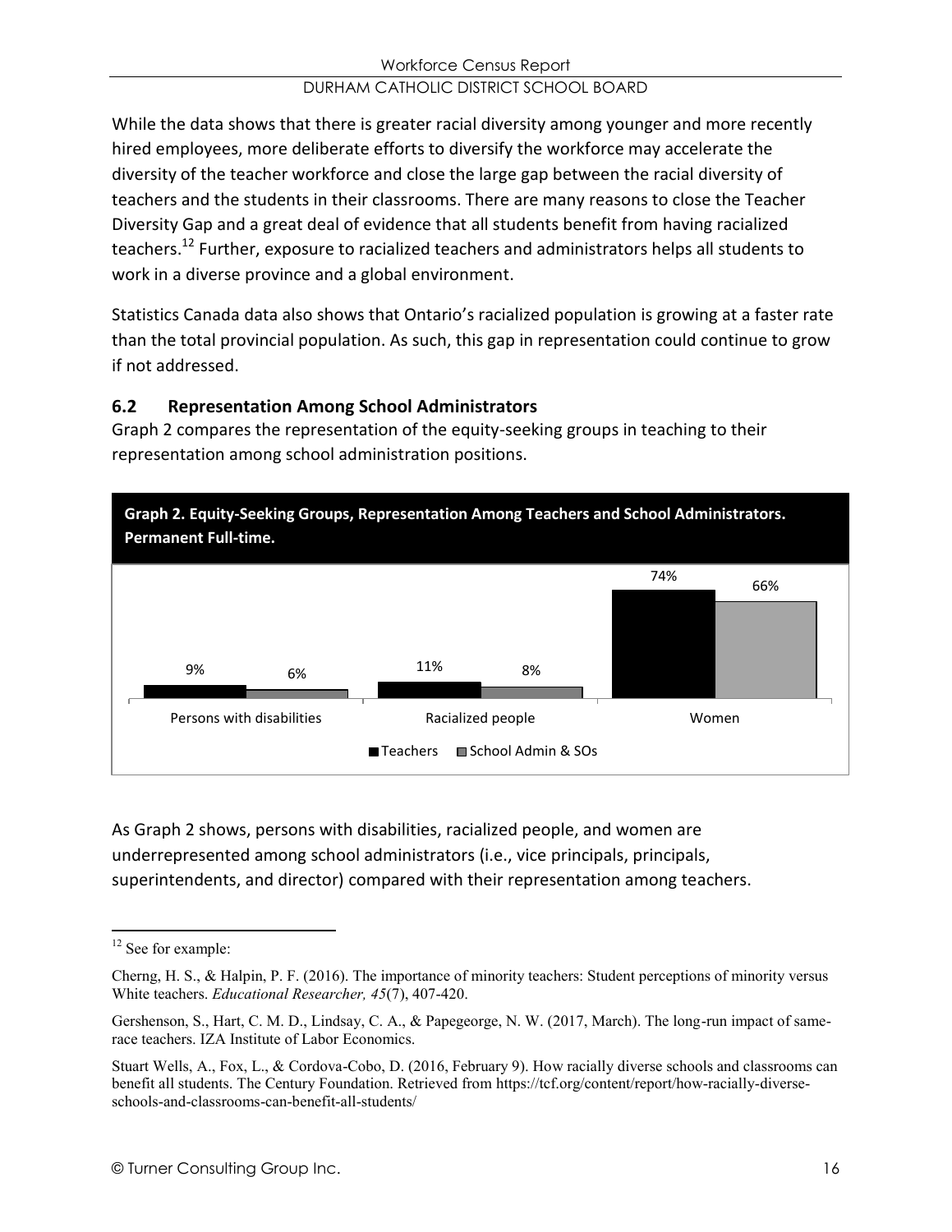#### **6.3 Racial Diversity Among French Immersion Teachers**

Graph 3 compares the racial diversity of French Immersion teachers versus non-French Immersion teachers.

| Graph 3. Racialized Teachers, French Immersion and Non-French Immersion. Permanent Full-time. |                      |  |
|-----------------------------------------------------------------------------------------------|----------------------|--|
| 19%                                                                                           |                      |  |
|                                                                                               | 11%                  |  |
|                                                                                               |                      |  |
| French Immersion Teachers (257)                                                               | Other Teachers (682) |  |

As the data shows, while they are still underrepresented compared with the Durham population, racialized people make up a larger proportion of French Immersion teachers than they do of non-French Immersion teachers  $-19%$  versus 11%, respectively.

Greater racial diversity among French Immersion permanent full-time teachers could be due to the fact that over the previous decade much of the new hiring of teachers has been into French Immersion positions, and there has been greater diversity among these hires. A further examination of the data shows that 38% of French Immersion teachers who responded to the survey have 10 or fewer years of service, compared to only 11% of other teachers. In addition, 18% of French Immersion teachers with 10 or fewer years of service were racialized, compared to only 7% of other teachers.

#### **6.4 Age and Years of Service of Racialized and White Employees**

The changing demographics of a workforce can be made evident by analyzing the racial diversity of the workforce by age and years of service. Quite often there is greater diversity among younger and more recently hired employees.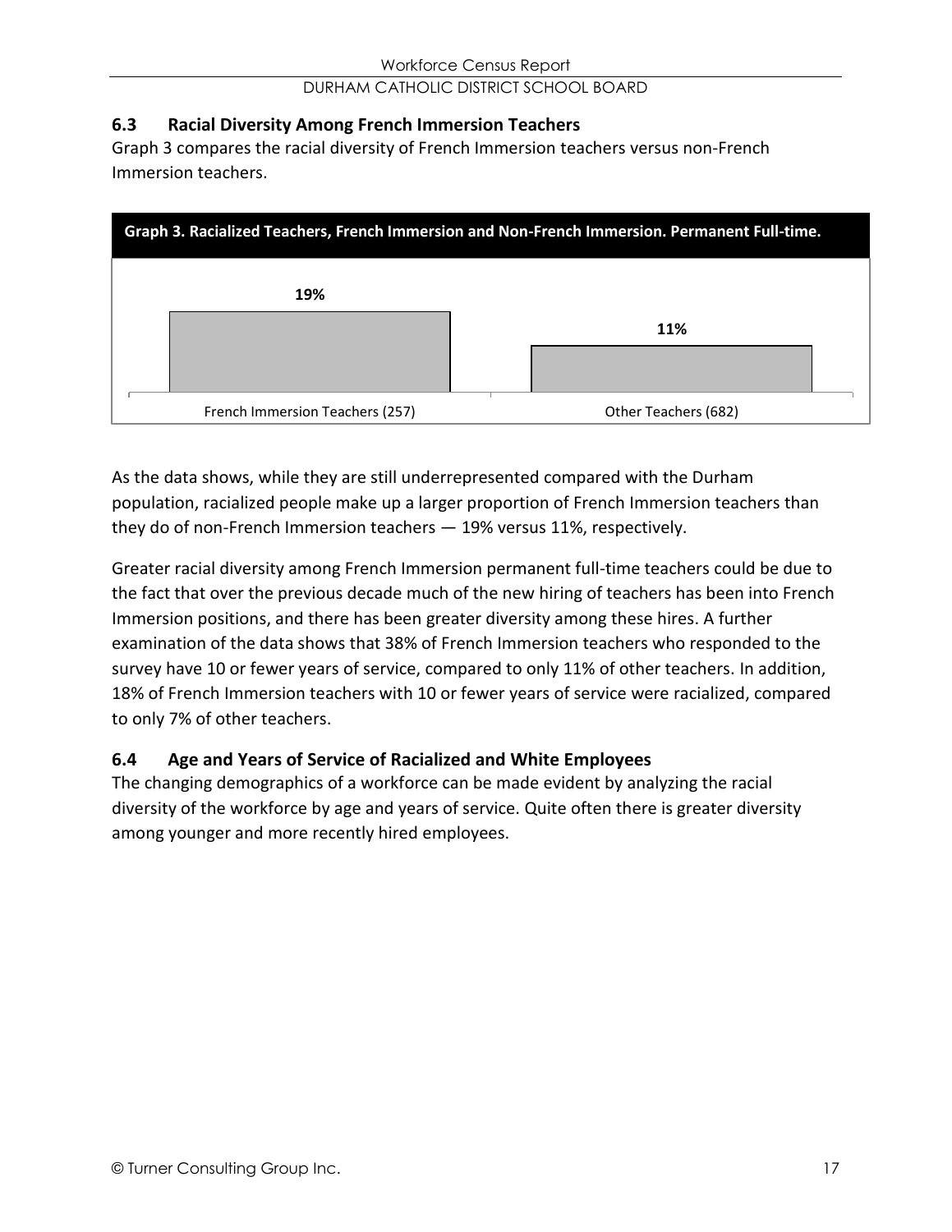

Graph 4 compares the age breakdown of racialized and White employees at the DCDSB. As the data shows, racialized employees have a younger age profile than their White counterparts. 64% of all racialized employees are under age 44, and 34% are age 45 and over. Conversely, 52% of White employees are under age 44, with 47% being 45 years of age and over.

As Graph 4 shows, a greater proportion of racialized employees are under age 35, while a greater proportion of White employees are over age 35.



Graph 5 compares the years of service of racialized and White employees.

As Graph 5 shows, a larger proportion of racialized than White employees have less than 10 years of service, while a larger proportion of White employees have more then 10 years of service  $-47%$  of racialized employees have 10 or fewer years of service compared with 24% of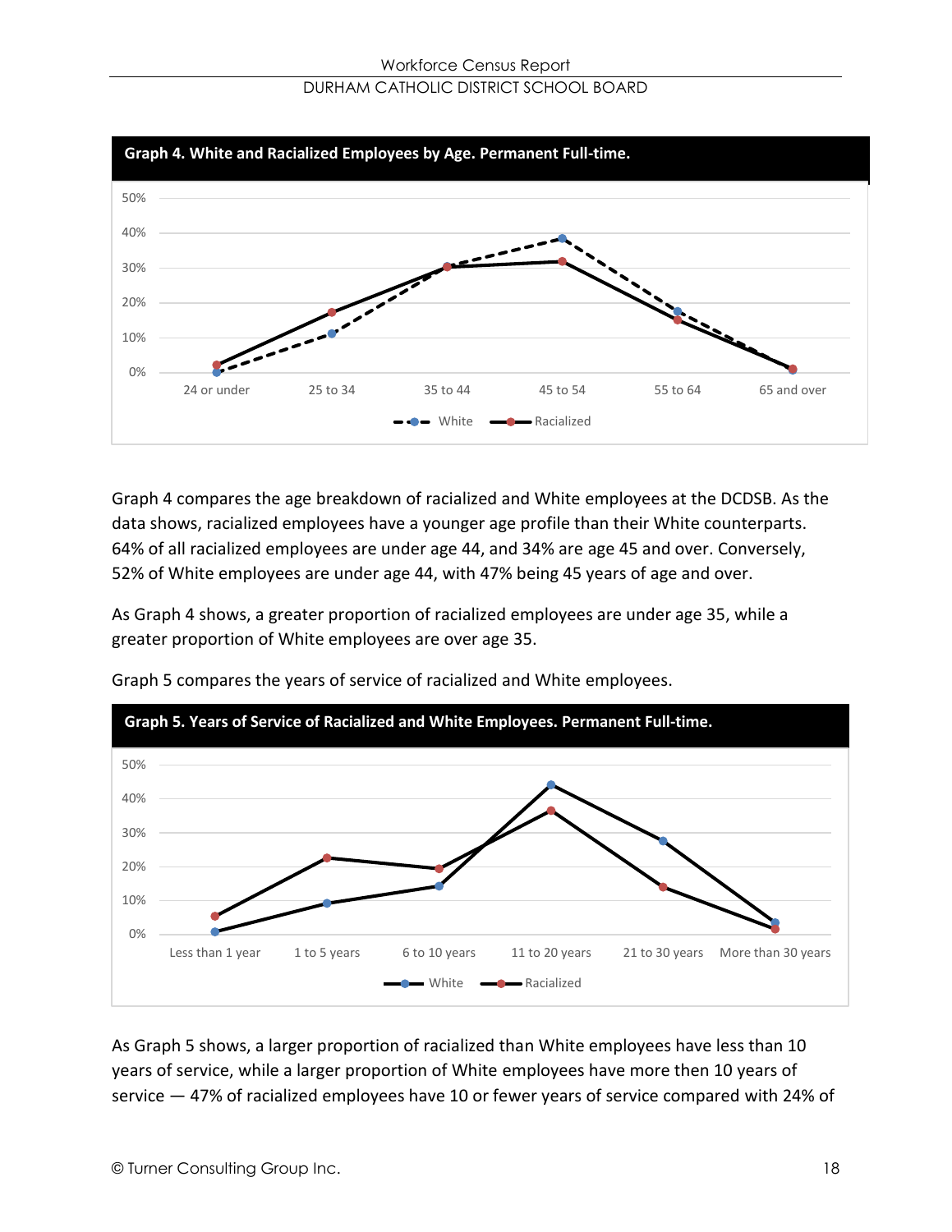White employees; conversely, 47% of racialized employees have more than 10 years of service, compared with 75% of White employees.

# **6.5 Contract Employees**

Another important area of consideration is increase in precarious employment in the labour market generally, with women, racialized people, Indigenous people, and persons with disabilities less likely to be employed in full-time permanent positions.



Graph 6 compares the representation of various groups among contract positions (both full time and part-time) compared with their representation among permanent employees. As the data shows, women are slightly overrepresented in contract and LTO positions (80% versus 74% of the permanent full-time workforce), while racialized people are overrepresented (27% versus 12% of the permanent full-time workforce). Conversely, persons with disabilities are slightly underrepresented among contract and LTO employees.

While contract employment can lead to more stable employment, members of these groups face barriers to moving into permanent positions. However, Regulation 274 and other practices require that employees be hired into contract positions before they are able to apply for permanent positions. This data shows that the DCDSB has a diverse pool from which permanent employees can be hired.